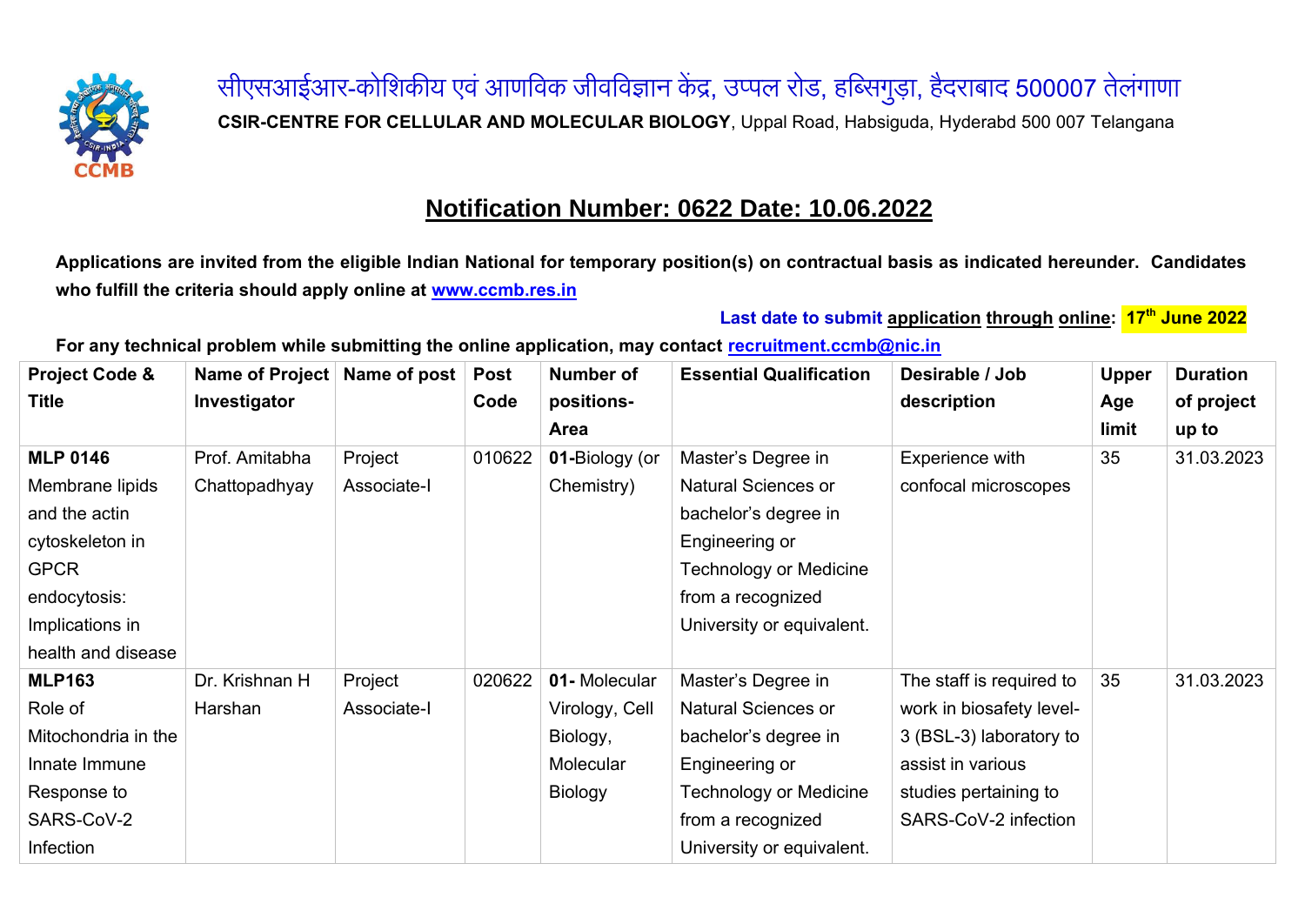| <b>HCP23</b>       | Dr. Giriraj Ratan | Project      | 030622 | 01-Cell         | Master's Degree in            | Experience in cell        | 35 | 31.03.2023 |
|--------------------|-------------------|--------------|--------|-----------------|-------------------------------|---------------------------|----|------------|
| CSIR - Sickle Cell | Chandak           | Associate-I  |        | Biology and     | Natural Sciences or           | biology, proteomics,      |    |            |
| Anaemia Mission -  | (Dr. Swasti       |              |        | proteomics      | bachelor's degree in          | molecular biology and     |    |            |
| Phase II           | Raychaudhuri)     |              |        |                 | Engineering or                | experience in R&D in      |    |            |
|                    |                   |              |        |                 | <b>Technology or Medicine</b> | academic institutions     |    |            |
|                    |                   |              |        |                 | from a recognized             | or science and            |    |            |
|                    |                   |              |        |                 | University or equivalent      | technology                |    |            |
|                    |                   |              |        |                 |                               | organizations and         |    |            |
|                    |                   |              |        |                 |                               | scientific activities and |    |            |
|                    |                   |              |        |                 |                               | services.                 |    |            |
| <b>MLP0143</b>     | Dr. Swasti        | Project      | 040622 | <b>01- Cell</b> | Master's Degree in            | Experience in confocal    | 35 | 31.03.2023 |
| Quality control of | Raychaudhuri      | Associate-II |        | Biology and     | Natural Sciences or           | microscopy,               |    |            |
| regulatory complex |                   |              |        | proteomics      | bachelor's degree in          | proteomics, primary       |    |            |
| <b>Biogenesis</b>  |                   |              |        |                 | Engineering or                | neuron isolation and      |    |            |
|                    |                   |              |        |                 | <b>Technology or Medicine</b> | culture                   |    |            |
|                    |                   |              |        |                 | from a recognized             |                           |    |            |
|                    |                   |              |        |                 | University or equivalent      |                           |    |            |
|                    |                   |              |        |                 | and 2 years experience        |                           |    |            |
|                    |                   |              |        |                 | in R&D in industrial or       |                           |    |            |
|                    |                   |              |        |                 | academic institutions or      |                           |    |            |
|                    |                   |              |        |                 | science and technology        |                           |    |            |
|                    |                   |              |        |                 | organisations and             |                           |    |            |
|                    |                   |              |        |                 | scientific activities and     |                           |    |            |
|                    |                   |              |        |                 | services.                     |                           |    |            |
|                    |                   |              |        |                 |                               |                           |    |            |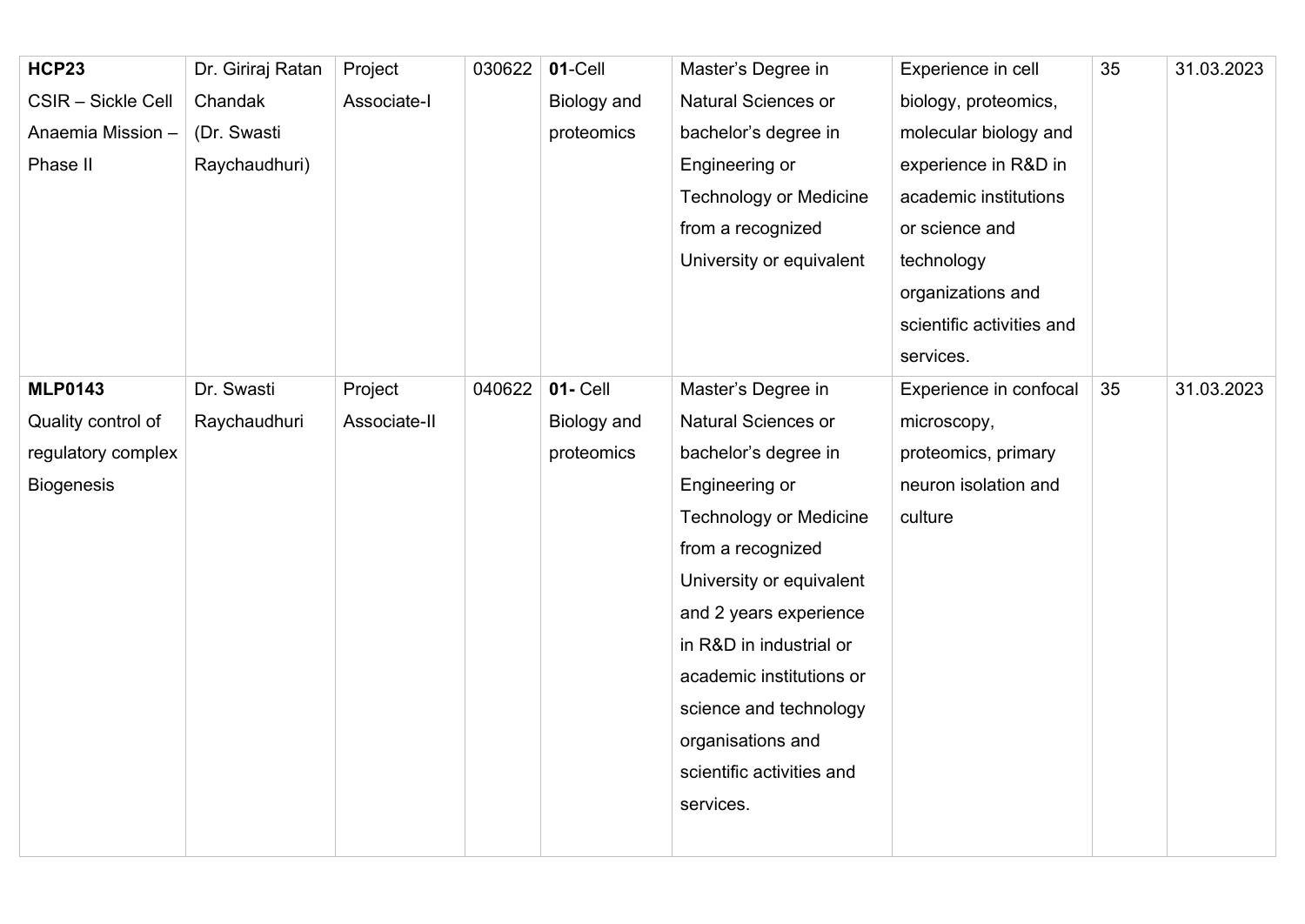| GAP0583         | Dr. Ishwariya | Project     | 050622 | 01-Molecular          | Master's Degree in any       | To thrive in this            | 35 | 01.05.2023 |
|-----------------|---------------|-------------|--------|-----------------------|------------------------------|------------------------------|----|------------|
| Transcriptional | Venkatesh     | Associate-I |        | Biology,              | area of Life Sciences        | position, the                |    |            |
| control of Axon |               |             |        | Neuroscience,         | from a recognized            | candidates need to           |    |            |
| Growth in the   |               |             |        | Genomics,             | University or equivalent.    | have research                |    |            |
| Nervous System  |               |             |        | <b>Bioinformatics</b> |                              | experience of                |    |            |
|                 |               |             |        |                       |                              | minimum 1 year in            |    |            |
|                 |               |             |        |                       |                              | fundamental                  |    |            |
|                 |               |             |        |                       |                              | understanding of             |    |            |
|                 |               |             |        |                       |                              | Molecular Biology.           |    |            |
|                 |               |             |        |                       |                              | Knowledge                    |    |            |
|                 |               |             |        |                       |                              | of basic concepts in         |    |            |
|                 |               |             |        |                       |                              | Neuroscience and/or          |    |            |
|                 |               |             |        |                       |                              | mouse                        |    |            |
|                 |               |             |        |                       |                              | model system                 |    |            |
|                 |               |             |        |                       |                              | experience is                |    |            |
|                 |               |             |        |                       |                              | appreciated.                 |    |            |
|                 |               | Principal   | 060622 | $01 -$                | <b>PhD</b> in Bioinformatics | Basic understanding of       | 40 |            |
|                 |               | Project     |        | Bioinformatics,       | from a recognized            | NGS technology and           |    |            |
|                 |               | Associate   |        | Data science,         | University with 4 years of   | instruments.                 |    |            |
|                 |               |             |        | Machine               | experience in R&D in         | <b>PhD in Bioinformatics</b> |    |            |
|                 |               |             |        | Learning              | industrial or academic       | with strong skills in        |    |            |
|                 |               |             |        |                       | institutions or science      | python programming,          |    |            |
|                 |               |             |        |                       | and technology               | UNIX command line,           |    |            |
|                 |               |             |        |                       | organisations and            | R, NGS data analysis         |    |            |
|                 |               |             |        |                       | scientific activities and    | and visualization,           |    |            |
|                 |               |             |        |                       | services.                    | Deep neural                  |    |            |
|                 |               |             |        |                       |                              | nets/Machine                 |    |            |
|                 |               |             |        |                       |                              | Learning, management         |    |            |
|                 |               |             |        |                       |                              | of server and clusters.      |    |            |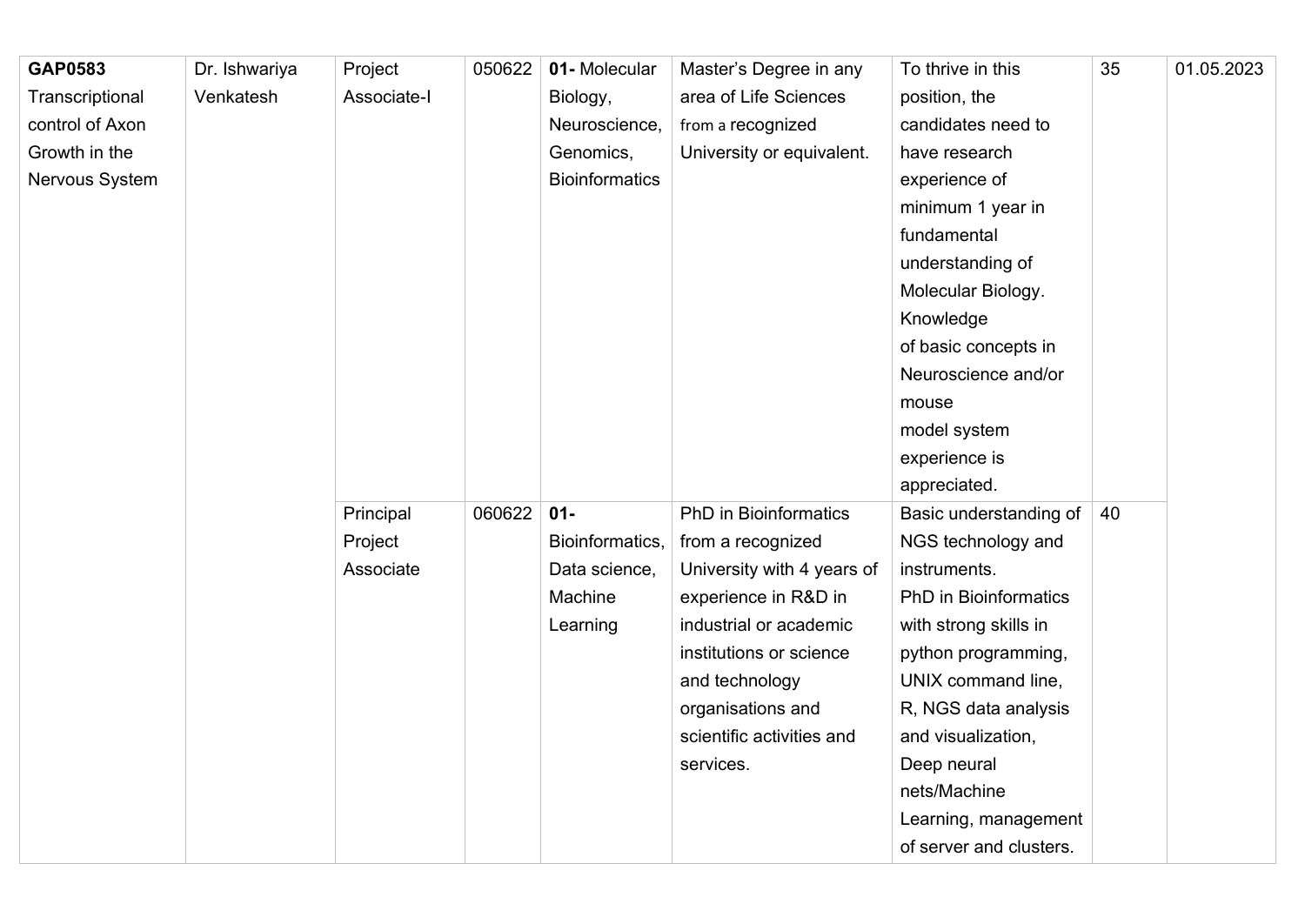| <b>TSP05</b>    | Dr. Archana B | Project           | 070622 | 01- Research    | i) Doctoral Degree in          | Documentation of             | 45 | 31.03.2023 |
|-----------------|---------------|-------------------|--------|-----------------|--------------------------------|------------------------------|----|------------|
| Project         | Siva          | Scientist-III     |        | Project         | Science or Master's            | CCMB's presence in           |    |            |
| Management,     |               |                   |        | Management,     | Degree in Engineering          | media/summary of             |    |            |
| Trainings &     |               |                   |        | Trainings,      | or Technology from a           | publications data,           |    |            |
| <b>Business</b> |               |                   |        | Outreach        | recognized University or       | <b>Organizing Scientific</b> |    |            |
| Development     |               |                   |        | activities      | equivalent and                 | meetings, trainings          |    |            |
|                 |               |                   |        |                 | ii) Seven years' of            | and skilling workshop,       |    |            |
|                 |               |                   |        |                 | experience in Research         | Industry collaborations      |    |            |
|                 |               |                   |        |                 | & Development in               | for training and             |    |            |
|                 |               |                   |        |                 | Industrial and Academic        | placement, Project           |    |            |
|                 |               |                   |        |                 | <b>Institutions or Science</b> | Management                   |    |            |
|                 |               |                   |        |                 | and Technology                 |                              |    |            |
|                 |               |                   |        |                 | Organizations and              |                              |    |            |
|                 |               |                   |        |                 | Scientific activities and      |                              |    |            |
|                 |               |                   |        |                 | services.                      |                              |    |            |
|                 |               |                   |        |                 |                                |                              |    |            |
|                 |               |                   |        |                 |                                |                              |    |            |
|                 |               | <b>Scientific</b> | 080622 | 01- Project     | Graduate degree in any         | Data entry-                  | 50 |            |
|                 |               | Administrative    |        | Management,     | discipline                     | Conversant with MS           |    |            |
|                 |               | Assistant         |        | Trainings &     |                                | Office, Good                 |    |            |
|                 |               |                   |        | <b>Business</b> |                                | communication skills,        |    |            |
|                 |               |                   |        | Development     |                                | Ability to work in a         |    |            |
|                 |               |                   |        |                 |                                | team. Experience in          |    |            |
|                 |               |                   |        |                 |                                | scientific project           |    |            |
|                 |               |                   |        |                 |                                | management                   |    |            |
|                 |               |                   |        |                 |                                | procedures.                  |    |            |
|                 |               |                   |        |                 |                                |                              |    |            |
|                 |               |                   |        |                 |                                |                              |    |            |
|                 |               |                   |        |                 |                                |                              |    |            |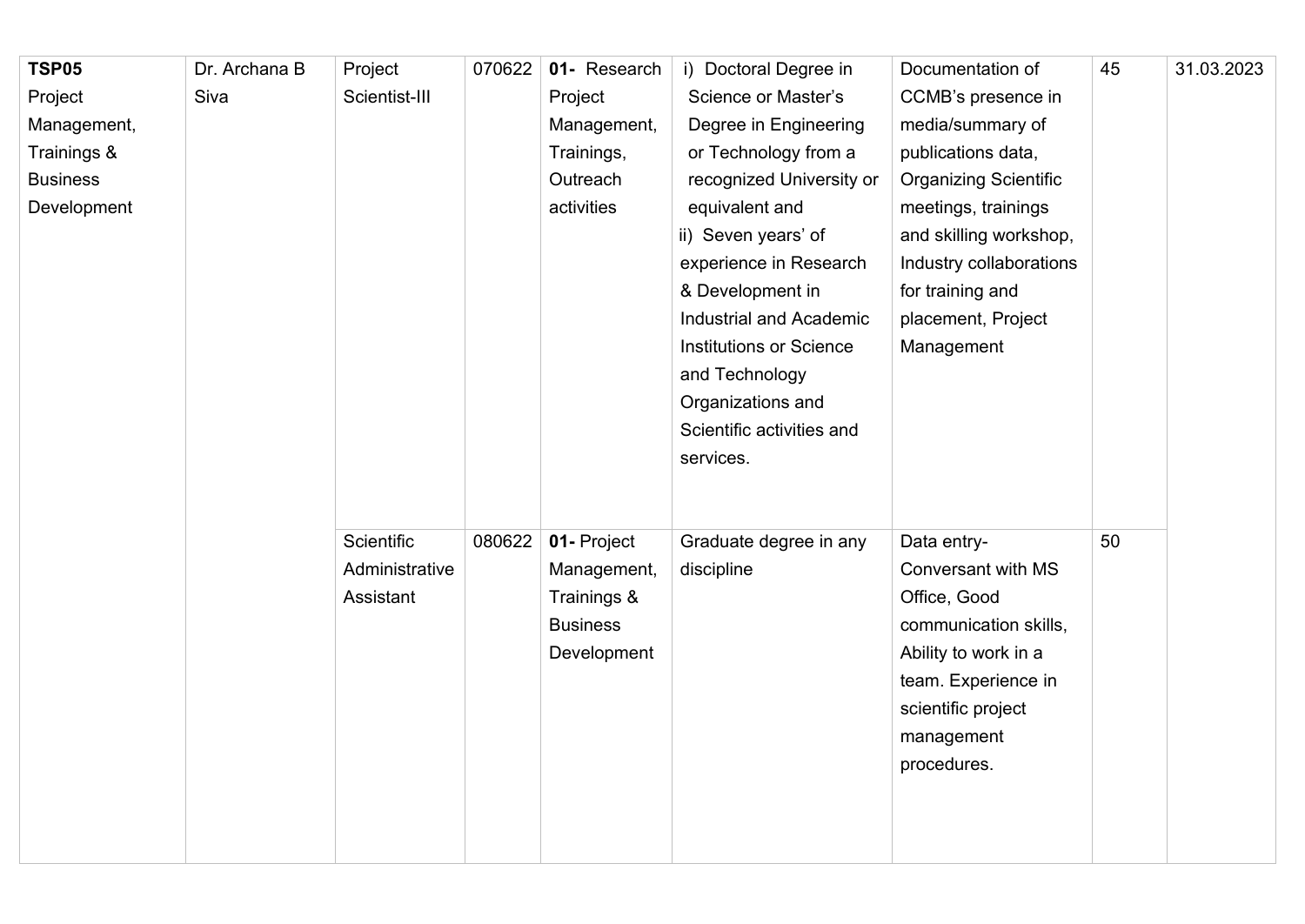| <b>MLP0056</b>              | Dr. B Kiran | Project      | 090622 | $01 -$ Cell    | Master's Degree in any    | Experience in COVID | 35 | 31.03.2023 |
|-----------------------------|-------------|--------------|--------|----------------|---------------------------|---------------------|----|------------|
| Discovery of potent   Kumar |             | Associate-I  |        | Biology        | area of Life Sciences     | related activity    |    |            |
| SARS-CoV-2                  |             |              |        |                | from a recognized         |                     |    |            |
| inhibitors assisted         |             |              |        |                | University or equivalent. |                     |    |            |
| by high throughput          |             |              |        |                |                           |                     |    |            |
| antiviral screening         |             | Project      | 100622 | $01 -$ Cell    | Master's Degree in any    | Experience in COVID | 35 |            |
| and testing facility        |             | Associate-II |        | <b>Biology</b> | area of Life Sciences     | related activity    |    |            |
|                             |             |              |        |                | from a recognized         |                     |    |            |
|                             |             |              |        |                | University or equivalent  |                     |    |            |
|                             |             |              |        |                | and 2 years experience    |                     |    |            |
|                             |             |              |        |                | in R&D in industrial or   |                     |    |            |
|                             |             |              |        |                | academic institutions or  |                     |    |            |
|                             |             |              |        |                | science and technology    |                     |    |            |
|                             |             |              |        |                | organisations and         |                     |    |            |
|                             |             |              |        |                | scientific activities and |                     |    |            |
|                             |             |              |        |                | services.                 |                     |    |            |
|                             |             |              |        |                |                           |                     |    |            |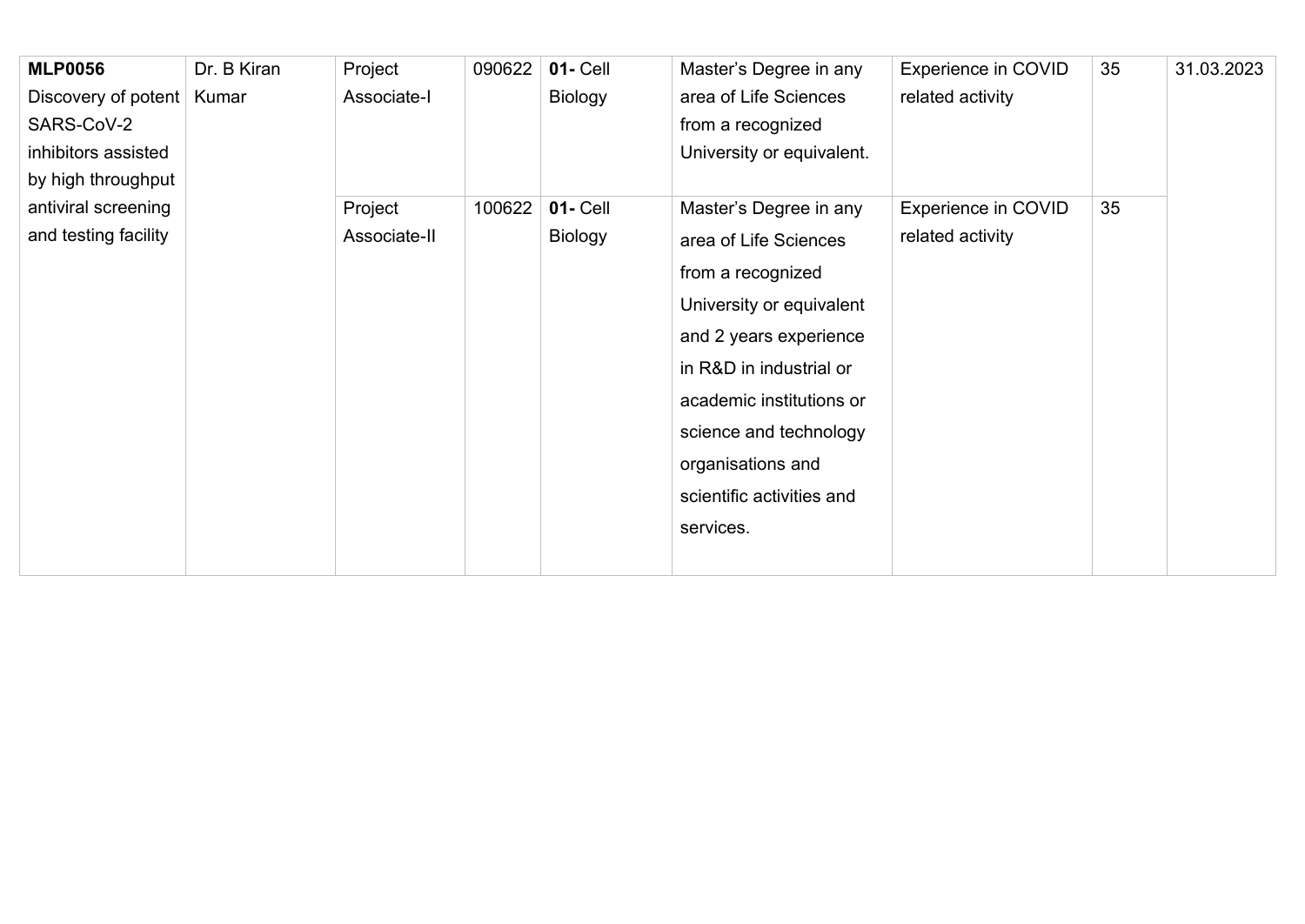| <b>Name of Position</b>                              | <b>Monthly Emoluments</b>                                                                                                                                                                                                                                                                                                                                                                                                                                |
|------------------------------------------------------|----------------------------------------------------------------------------------------------------------------------------------------------------------------------------------------------------------------------------------------------------------------------------------------------------------------------------------------------------------------------------------------------------------------------------------------------------------|
| <b>Scientific Administrative</b><br><b>Assistant</b> | ₹ 18,000/- p.m. + HRA as applicable/admissible                                                                                                                                                                                                                                                                                                                                                                                                           |
| <b>Project Associate-I</b>                           | ₹ 31,000/- p.m. + HRA as applicable/admissible to Scholars who are selected through<br>(a) National Eligibility Tests – CSIR-UGC NET including lectureship (Assistant Professorship) or GATE or<br>(b) A selection process through National level examinations conducted by Central Government Departments and their<br>Agencies and Institutions.<br>₹ 25,000/- p.m. + HRA as applicable/admissible for others who do not fall under (i) above.<br>(ii) |
| <b>Project Associate-II</b>                          | (i) ₹ 35,000/- p.m. + HRA as applicable/admissible to Scholars who are selected through a process as mentioned in (i)<br>above<br>(ii) ₹ 28,000/ p.m. + HRA as applicable/admissible for others who do not fall under (i) above.                                                                                                                                                                                                                         |
| <b>Principal Project</b><br><b>Associate</b>         | ₹ 49,000/- p.m + HRA as applicable/admissible                                                                                                                                                                                                                                                                                                                                                                                                            |
| <b>Project Scientist-III</b>                         | ₹78,000/- p.m. + HRA as applicable/admissible (Increment of 5% for every 2 Years of experience subject to<br>performance review)                                                                                                                                                                                                                                                                                                                         |

## **General terms and conditions:**

|   | How to apply                     | Candidates who fulfill the criterion to fill up the ONLINE APPLICATION format by clicking on the following link                                                                                                                                                            |
|---|----------------------------------|----------------------------------------------------------------------------------------------------------------------------------------------------------------------------------------------------------------------------------------------------------------------------|
|   | <b>Number of posts</b>           | Director, CCMB reserves the right to increase/decrease the number of positions and also cancel the recruitment process<br>for the positions mentioned above at any stage of the recruitment process. The decision of the Director, CSIR-CCMB will<br>be final and binding. |
|   | Age relaxation                   | Age relaxation as per CSIR/Govt. of India guidelines. Age will be calculated as on the last date of receipt of online<br>applications.                                                                                                                                     |
| 4 | <b>Awaiting result/ Pursuing</b> | Those candidates who are still pursuing/ awaiting result for their degree M.Sc./ B.Tech./ PhD or any other qualification                                                                                                                                                   |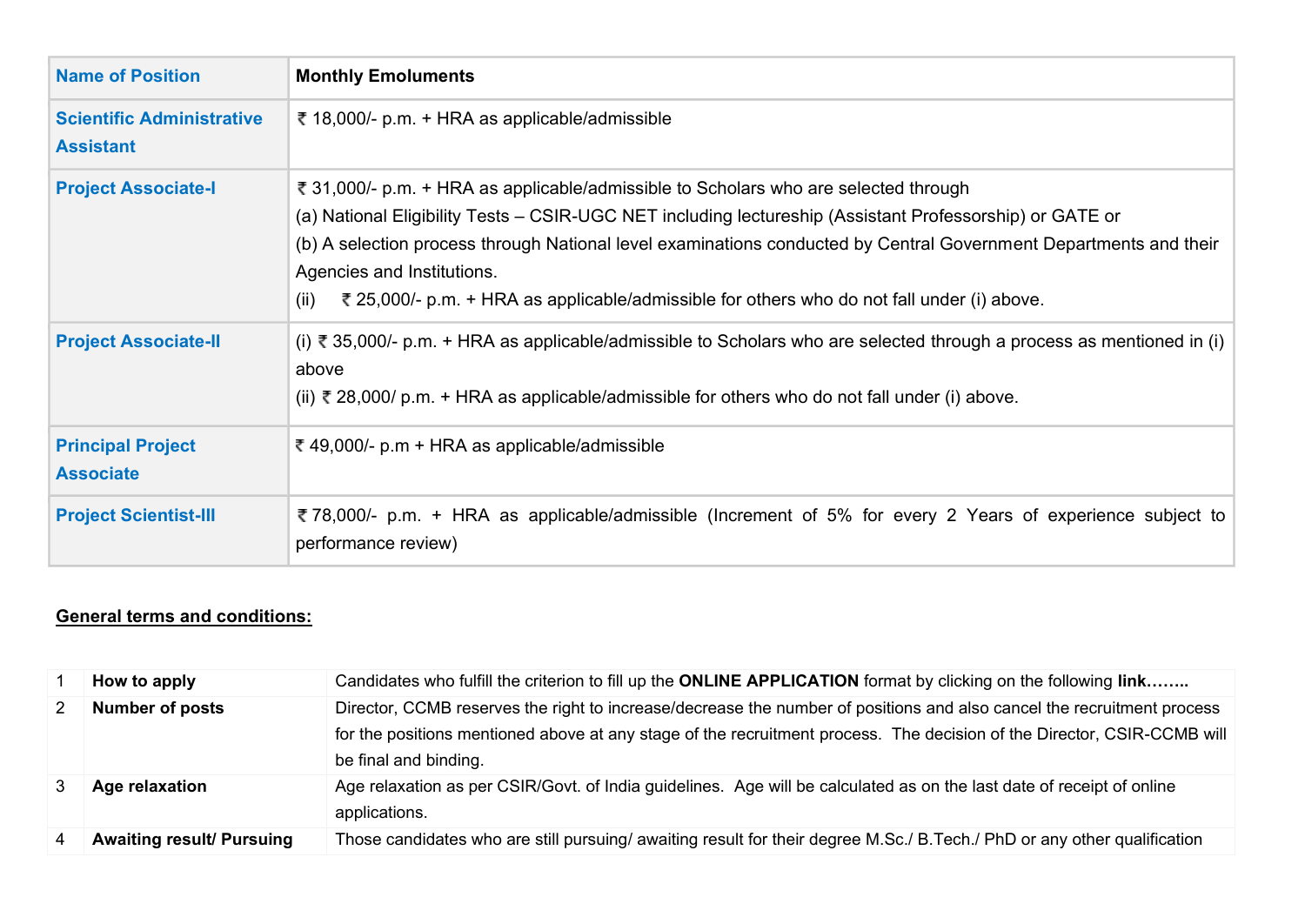|    | degree                               | for the above post(s) as on the date of application will not be considered.                                                                     |
|----|--------------------------------------|-------------------------------------------------------------------------------------------------------------------------------------------------|
| 5  | <b>Eligibility criterion</b>         | Candidate should note that non-fulfillment of the eligibility criterion will result in cancellation of candidature at any stage                 |
| 6  | <b>Experience</b>                    | The period of experience in a discipline / area of work, wherever prescribed, shall be counted after the date of acquiring                      |
|    |                                      | the minimum prescribed educational qualifications prescribed for that post.                                                                     |
| 7  | <b>Screening of applications</b>     | The applicants will be subjected to short listing by CCMB scientists/designated committee according to the current                              |
|    |                                      | requirement and the candidate's shortlisted for interview will be displayed on CCMB website.                                                    |
| 8  | <b>Selection procedure</b>           | The candidate(s) shortlisted by CCMB scientists/designated committee have to appear for interview in person/online                              |
|    |                                      | before the Selection Committee. The date, time and venue of the test/interview will be notified in due course through<br>email only.            |
| 9  | <b>Result / Panel for waitlisted</b> | Based upon the performance of candidates in the interview, result of selected candidates against the number of post                             |
|    | candidate                            | available in the project for each post code, will be declared and posted on CCMB website. A panel of waitlisted                                 |
|    |                                      | candidates in order of merit will also be formed for each post code, which will be valid for one year. The panel may be                         |
|    |                                      | operated on the recommendation of Project Investigator for meeting out any future requirement in the project arises due                         |
|    |                                      | to resignation of incumbent/ non-joining of selected candidates/ further unforeseen/urgent requirement of project                               |
|    |                                      | manpower for the same position in same project.                                                                                                 |
| 10 | Engagement                           | The engagement shall be initially for a short duration based on availability of funds which may be extended or curtailed                        |
|    |                                      | based on the conduct and the performance of the incumbent as well as requirement of the institute. However, the                                 |
|    |                                      | engagement will not be beyond the tenure of the project and shall expire automatically on the expiry of project tenure, in                      |
|    |                                      | which candidate has been selected. The engagement under projects does not confer any right/claim whatsoever, either                             |
|    |                                      | explicitly or implicitly on the appointee for regular appointment in CSIR/CCMB, against any post or otherwise under any                         |
|    |                                      | legal conditions or precedent.                                                                                                                  |
| 11 | Leave                                | The incumbent would not be entitled to any kind of regular leave. However, they would be allowed for one-day Leave for<br>each completed month. |
| 12 | <b>TA/DA</b>                         | No TA/DA admissible for attending test/interview, joining the position.                                                                         |
| 13 | <b>Office timings/ Working</b>       | The incumbent is required to perform the assigned duties during working hours i.e. from 9:30 AM to 6:00 PM on                                   |
|    | hours                                | working days. The incumbent will not be allowed to take up any other assignment during the period of engagement. He                             |
|    |                                      | /She may be required to work on Saturday/Sunday/other Gazetted holidays and beyond working hours also if need be.                               |
| 14 | Tax deduction at source              | The Income Tax or any other tax liable to be deducted, as per the prevailing rules will be deducted at source before                            |
|    |                                      | effecting the payment.                                                                                                                          |
|    | 15 Confidentiality of data and       | The Intellectual Property Rights (IPR) of the data collected as well as the deliverables produced for the office shall                          |